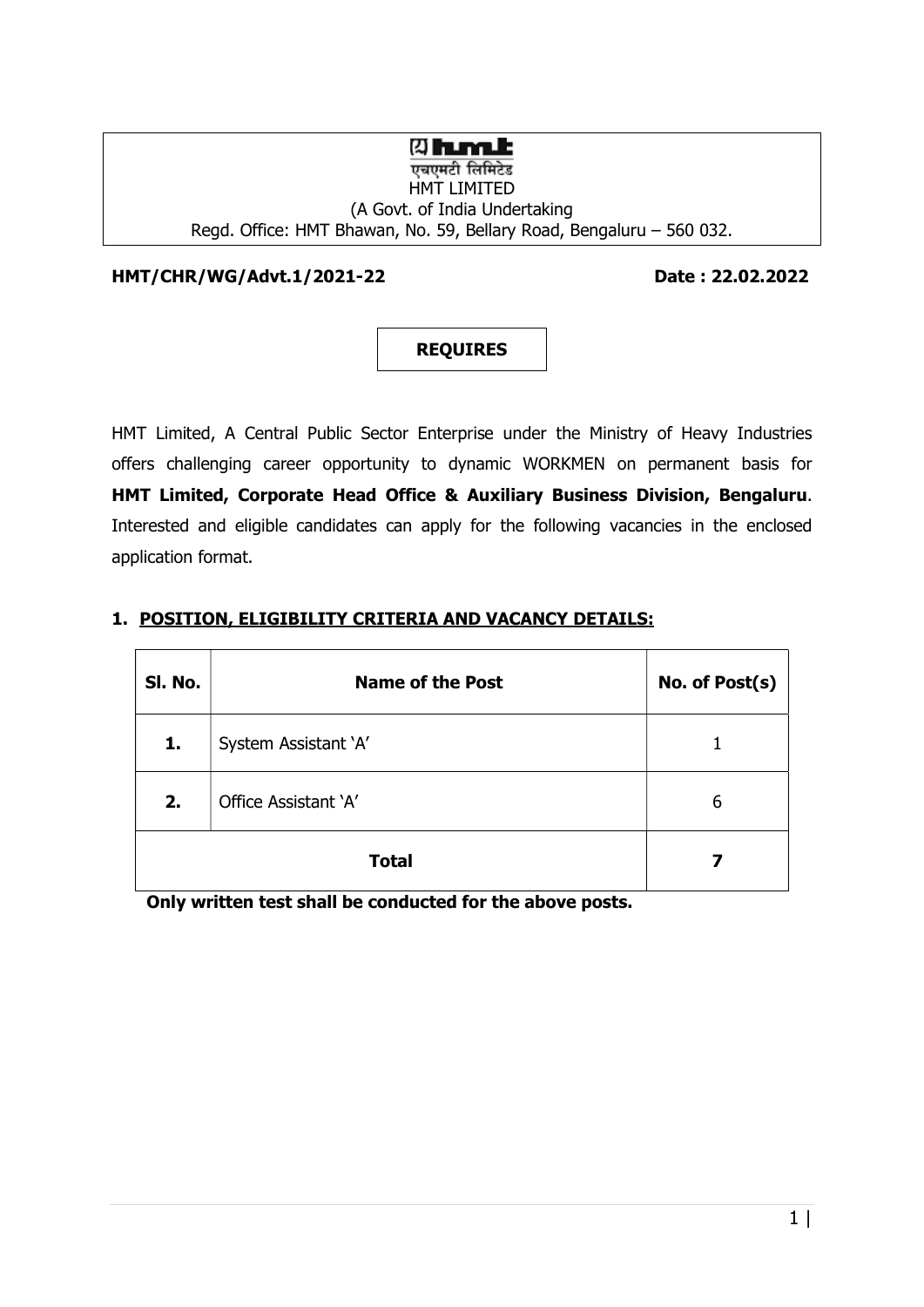## JOB DETAILS

| <u>SL. No: 1</u>                                         | <b>System Assistant 'A'</b>                                                                                                                                                                                                                                                                                                             |
|----------------------------------------------------------|-----------------------------------------------------------------------------------------------------------------------------------------------------------------------------------------------------------------------------------------------------------------------------------------------------------------------------------------|
| <b>GRADE</b>                                             | WG III                                                                                                                                                                                                                                                                                                                                  |
| <b>NO. OF POST</b>                                       | <b>1 Post</b> for HMT Limited, Corporate Head Office, Bengaluru                                                                                                                                                                                                                                                                         |
| <b>UPPER AGE LIMIT</b>                                   | 30 years (As On 01.02.2022)                                                                                                                                                                                                                                                                                                             |
| <b>PAY SCALE</b>                                         | Rs. 9140 - 23,150/- Approx. CTC Rs. 4.45 lakhs p/a                                                                                                                                                                                                                                                                                      |
| <b>POST</b><br><b>QUALIFICATION</b><br><b>EXPERIENCE</b> | Minimum 3 years' experience in hardware and software maintenance.                                                                                                                                                                                                                                                                       |
| <b>QUALIFICATION</b>                                     | 3-years full time Diploma in Computer Engineering/ Information<br>Technology from recognized institute with good academic record.<br>Candidates should have minimum 60% marks, relaxed to 50% marks for<br>SC / ST candidates.                                                                                                          |
| <b>JOB</b><br><b>DESCRIPTION:</b>                        | Responsible for Installing, configuring, debugging of the various systems<br>software and application software. Repair and regular maintenance of<br>Computers & peripherals, Biometric devices, CCTV (DVR/NVR), Video<br>conferencing system. Good knowledge of IT Security, routing and<br>switching protocol and networking devices. |

| <b>SL. No: 2</b>                                         | <b>Office Assistant 'A'</b>                                                                                                                                                                                                                                                                                                                       |
|----------------------------------------------------------|---------------------------------------------------------------------------------------------------------------------------------------------------------------------------------------------------------------------------------------------------------------------------------------------------------------------------------------------------|
| <b>GRADE</b>                                             | WG III                                                                                                                                                                                                                                                                                                                                            |
| <b>NO. OF POST(S)</b>                                    | <b>6 Posts</b> for HMT Limited, Corporate Head Office & Auxiliary Business<br>Division Bengaluru                                                                                                                                                                                                                                                  |
| <b>UPPER AGE LIMIT</b>                                   | 30 years (As On 01.02.2022)                                                                                                                                                                                                                                                                                                                       |
| <b>PAY SCALE</b>                                         | Rs. 9140 - 23,150/- Approx. CTC Rs. 4.45 lakhs p/a                                                                                                                                                                                                                                                                                                |
| <b>POST</b><br><b>QUALIFICATION</b><br><b>EXPERIENCE</b> | Minimum 3 years' experience in the secretarial / office administrative<br>works or retail outlets.                                                                                                                                                                                                                                                |
| <b>QUALIFICATION</b>                                     | 3-years full time BA/B.Sc/BBM/BBA/B.Com Graduates from recognized<br>institute/ University with good academic record. Candidates should<br>have minimum 60% marks, relaxed to 50% marks for SC / ST<br>candidates. Proficiency in computer skills is essential.                                                                                   |
| <u>JOB</u><br><b>DESCRIPTION:</b>                        | Should be able create and update records and databases. Expertise in<br>MS Excel and Powerpoint. Able to generate timely reports and prepare<br>presentations/proposals, draft correspondences. Ability to take care of<br>highly confidential information. Should be able to work in any<br>department in the administrative/secretarial set up. |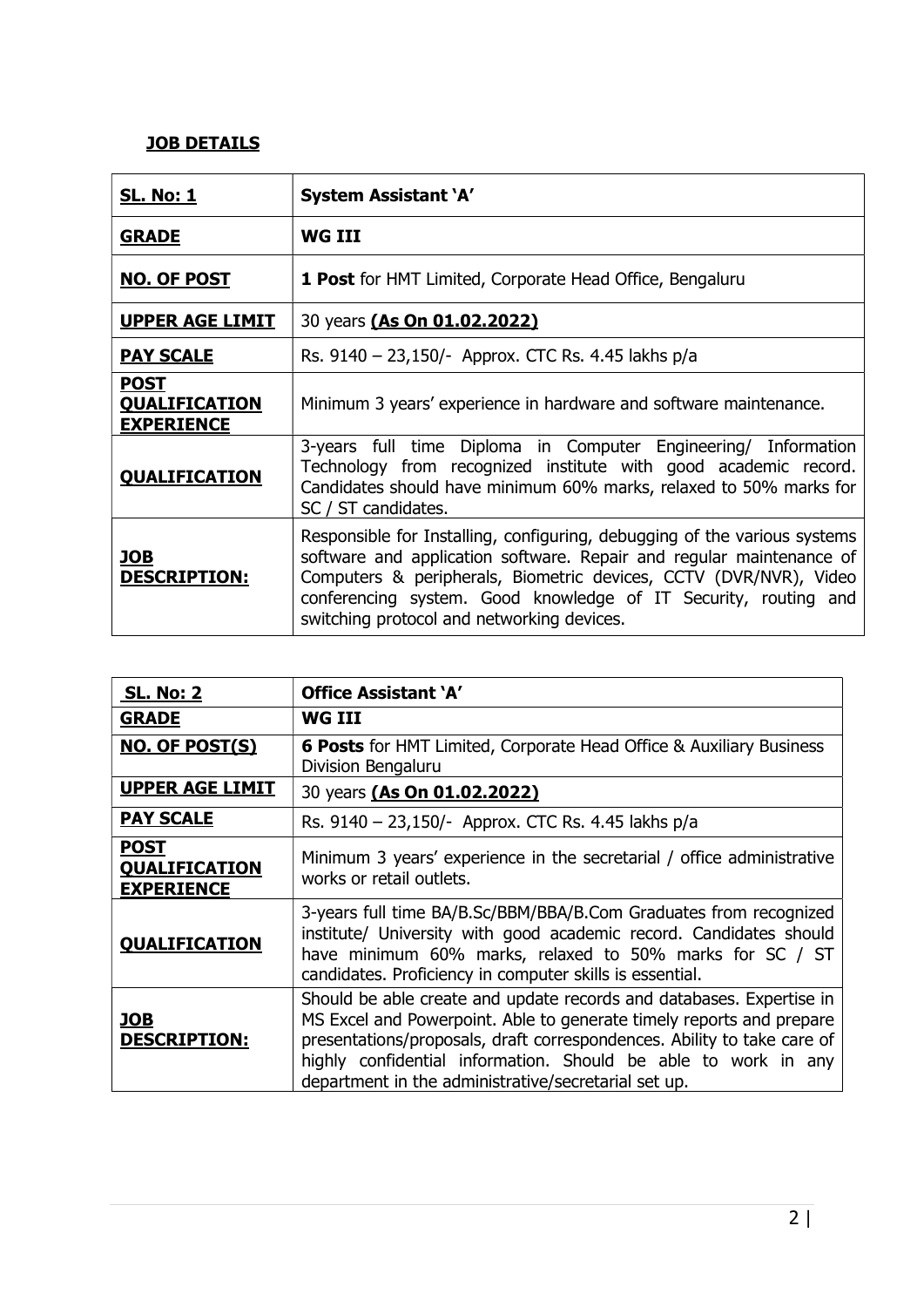#### 2. REMUNERATION:

In addition to the Basic Pay, the compensation package includes Dearness Allowance (DA) as applicable from time to time, Company Accommodation / HRA, Canteen subsidy, Washing Allowance, Provident Fund, Gratuity, Medical facility, Conveyance Reimbursement, Performance Payment, Monthly Incentives, Leave Encashment etc., as per the Company Rules. HRA is variable depending upon the place of posting. In case Company quarters are availed, no HRA is Payable.

## 3. SELECTION PROCESS:

- 1. Selection will be made strictly on the basis of total of aggregate academic achievement (30 marks), experience (30 marks) & performance in the written test (40 marks).
- 2. The management reserves the right to raise / lower the minimum eligibility standards / criteria by taking into account the qualification and relevant experience while shortlisting for the candidates to attend the written test.
- 3. Management reserves the right to relax age and experience as also to consider related qualification & experience in case of deserving / exceptional candidates.
- 4. The management reserves the right to recommend / select the candidate for any Subsidiary Companies / Units of HMT Limited.
- 5. The Management reserves the right to set an upper level and lower level of cut off marks obtained by the candidate in their academic qualification for short-listing the candidates.
- 6. Mere conformity to the job requirements will not entitle a candidate to be called for written test. Management reserves the right to reject the application without assigning any reason, to increase/decrease the number of posts depending on the requirement, raise the Standard of Specifications to restrict the number of candidates to be called for written test.
- 7. Eligible candidates short-listed based on the initial screening will be called for written test. Instructions regarding written test will be intimated to the short-listed candidates individually through e-mail and Speed Post.

## 4. MEDICAL FITNESS:

Candidates shall be subjected to medical examination by the Company's Medical Officer prior to their appointment after due selection. Those found medically unfit will not be appointed and the offer letter shall stand withdrawn in such cases.

#### 5. APPLICATION / PROCESSING FEES:

A non-refundable account payee **Demand Draft for Rs. 500/- for General, EWS &** OBC (which includes Rs.250/- as Application Fee and Rs. 250/- as processing fee) and Rs.250/- for SC / ST category (only processing fee) drawn in favour of **HMT Limited**, on any Scheduled Bank payable at Bengaluru is to be enclosed along with the prescribed application. No other mode of payment is acceptable. Candidates are advised to write their name and address on reverse side of Demand Draft. No fee is to be paid by Persons with Disability (PWD). Application without proper Demand Draft (except PWD) will be summarily rejected.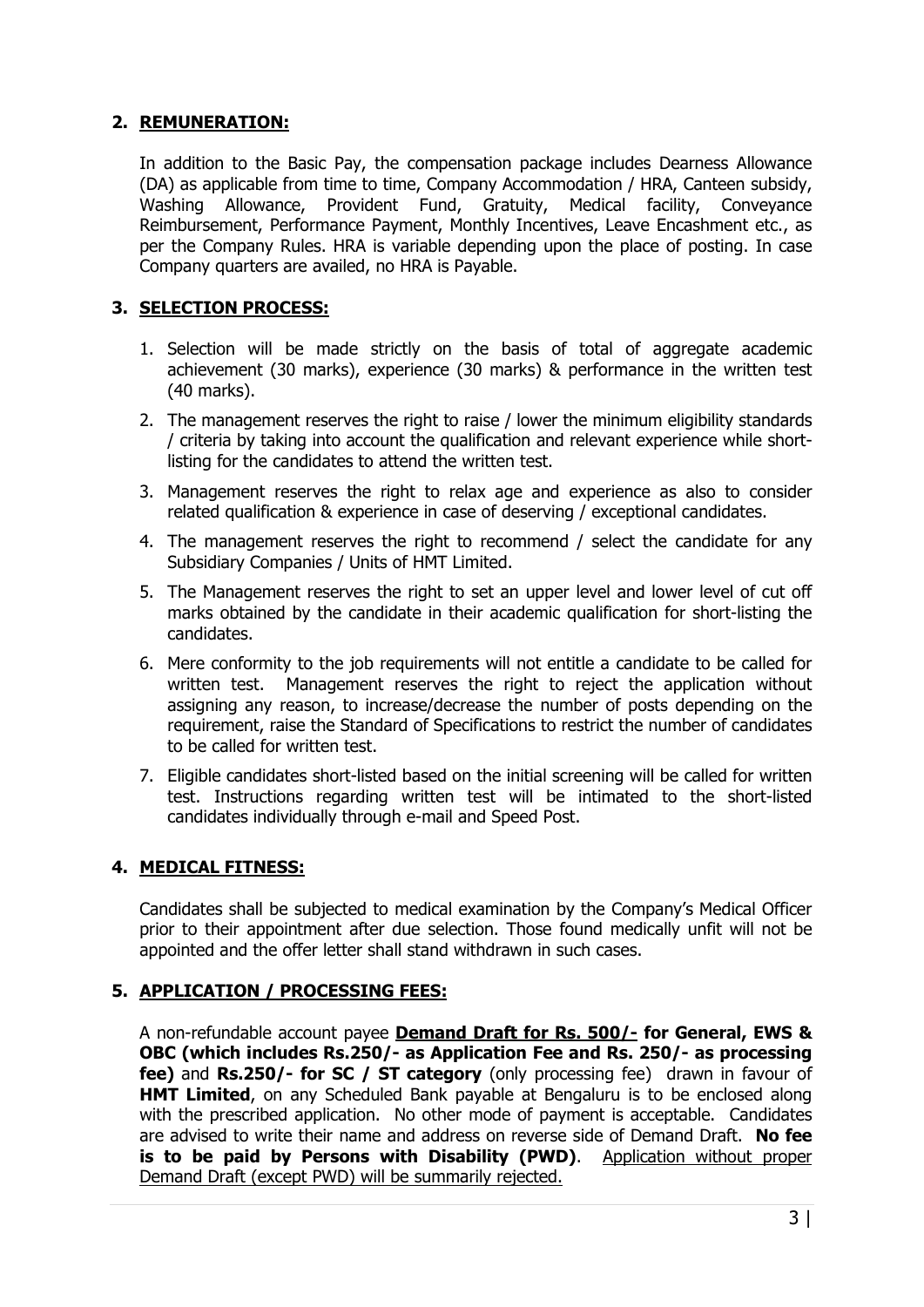#### 6. RESERVATIONS & RELAXATIONS:

- 1. Reservations and Age relaxation for different categories viz., SC / ST / OBC / PWD / Ex-Servicemen / Minority / EWS etc., are as per Govt. of India Directives.
- 2. Candidates belonging to SC/ST/OBC/PWD/Minority/Ex-Servicemen/ EWS category should enclose copy of the certificate issued by the Competent Authority to that effect.
- 3. Candidates belonging to OBC category are required to produce the recently obtained OBC Certificate and self-undertaking for OBC (Non-creamy layer) status (not older than 6 months as on the date of advertisement) in the format prescribed by Govt. of India, issued by Competent Authority (format available in Careers section of our website www.hmtindia.com.)
- 4. Candidates applying under EWS category are required to produce 'Income and Asset of the Family Certificate' in the prescribed format (format available in Careers section of our website www.hmtindia.com.)
- 5. Candidates belonging to PWD/Ex-Servicemen are required to furnish attested copies of certificates in support of their claim.

## 7. GENERAL CONDITIONS:

- 1. Only Indian Nationals need apply.
- 2. Incomplete application or applications not in the prescribed format will be rejected and no correspondence in this regard will be entertained.
- 3. Candidates fulfilling the above said criteria of qualification, experience only need apply.
- 4. Wherever CGPA / OGPA or letter grade in a qualifying degree is awarded, equivalent percentage of marks should be indicated in the application form as per norms adopted by University/Institute. Please also attach a supporting document to this effect from University / Institute.
- 5. If any information provided by the candidate is found to be false or not found in conformity with eligibility criteria mentioned in the advertisement, then the same will be liable for rejection at any stage of selection process or even after appointment.
- 6. Any canvassing by or on behalf of the candidates or by bringing political or other outside influence with regard to selection / appointment shall be a disqualification.
- 7. Applicants serving in Government Departments / Public Sector Enterprises / Semi-Govt. Organizations should apply through proper channel or produce **No Objection Certificate** at the time of written test, failing which they will not be permitted to appear for the written test.
- 8. Only candidates selected after written test will be called for document verification. The selected candidate must produce the original documents/certificates/testimonials in proof of Age (Only SSLC/SSC/  $10<sup>th</sup>$  Standard Board Certificate will be admitted as proof of age), qualification, experience, caste/category as mentioned/enclosed in the application at the time of document verification. If any information provided by the candidate is found to be false or not found to be in conformity with eligibility criteria at the time of document verification, then the candidature shall be liable for rejection.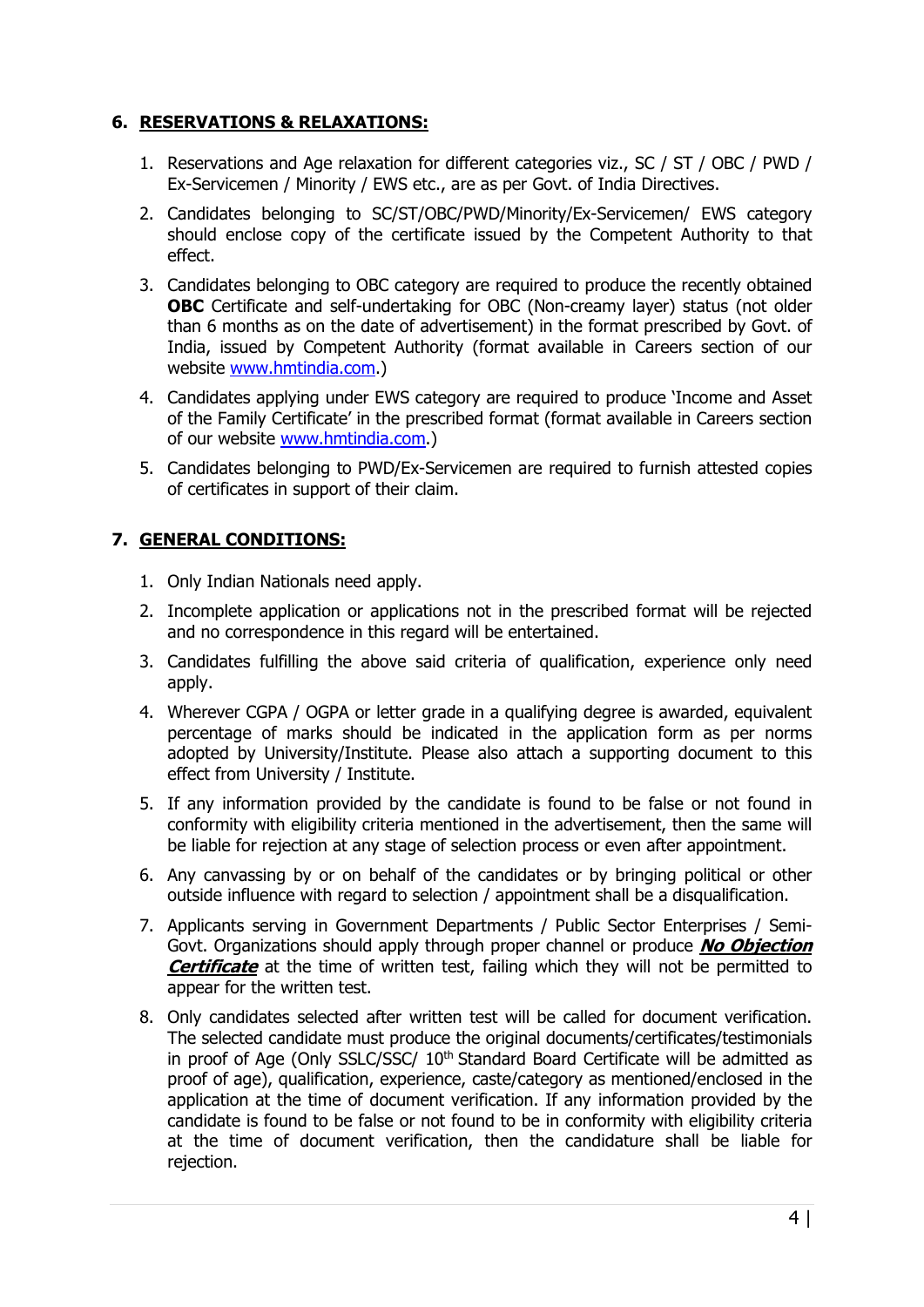- 9. The outstation candidates called for documents verification will be paid to and fro SLEEPER CLASS train fare by the shortest route or actuals whichever is lower on production of proof of journey. No TA or DA will be paid for appearing in the written test.
- 10. Appointment of selected candidates is subject to verification of Caste and Character and Antecedents & past employment, as the case may be, from the concerned authorities as per rules of the Company.
- 11. The Company will not be responsible for any damage / injury / loss to the individual, if any, sustained during the entire selection process and journey.
- 12. The Management reserves the right to cancel subject notification part or the entire recruitment / selection process at its discretion. Management also reserves the right to absorb the selected candidates based on experience & qualification as per requirement of the Company, at its sole discretion. No correspondence will be entertained from the candidates who have not been short listed for the written test.
- 13. No correspondence regarding the rejection of application in case of ineligibility will be entertained.
- 14. Management will not be responsible for delayed receipt/non-receipt of applications.
- 15. Management reserves the right to call or not to call any/all of the candidates who have responded against this advertisement.
- 16. The selected candidate shall have to indicate his / her acceptance of the offer within one week from the receipt of offer, if not, the same will be offered to next candidate in the order of merit. However, the Competent Authority may grant extension of time depending upon the exigencies on case-to-case basis.
- 17. The list of selected candidates is valid upto one year only after the date of written test. The appointment / offer letter for placement of candidates will be issued as and when the vacancy arises.
- 18. Number of vacancies notified may increase / decrease at the discretion of the Company & the decision of Management regarding selection will be final.
- 19. The Company also reserves the right to cancel / curtail / enlarge the recruitment process and/ or the selection process there under without any further notice and without assigning any reasons.
- 20. The placement will be on permanent basis with six months' **PROBATION PERIOD.** The candidates are required to execute **SERVICE BOND** along with the **SURETY** agreeing to serve the Company for the period of **THREE YEARS**, including probationary period.
- 21. Court of jurisdiction for any dispute will be at Bengaluru.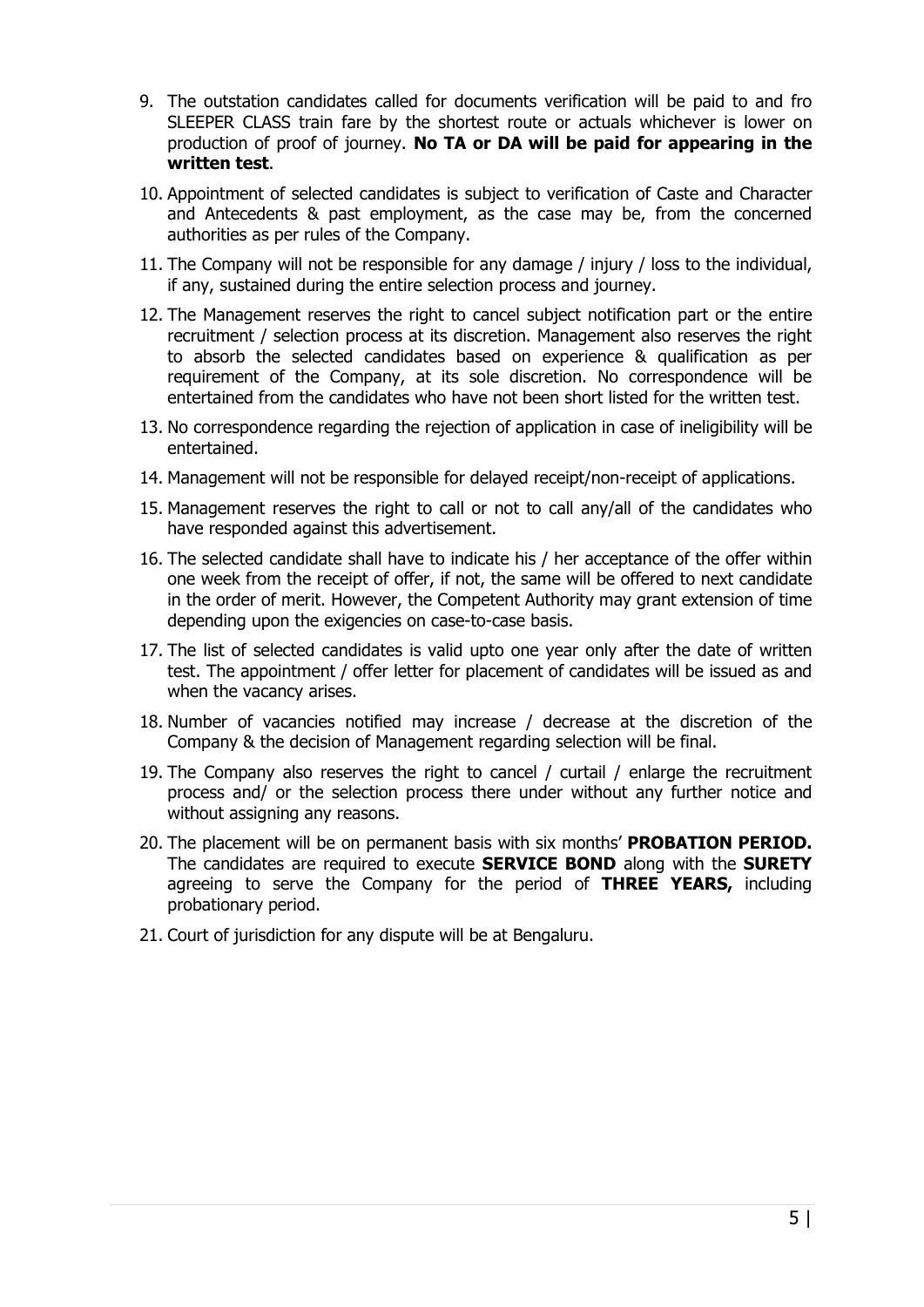## 8. HOW TO APPLY:

Application in the prescribed format as enclosed, duly filled enclosing therewith the Demand Draft and a set of self-attested photocopies of the relevant certificates in proof of qualification, age, category, experience etc., (all the relevant original certificates should be produced at the time of interview) and affixing passport size photograph at the space provided, should be sent in a sealed cover superscribed "APPLICATION FOR THE POST OF …………………………………… so as to reach the following address on or before 15.03.2022.

Application has to be sent through Ordinary post / Speed Post / Registered Post / Courier only. Application received through other modes viz., Fax / E-mail / By hand will not be accepted and summarily rejected.

> The Manager (HR), HMT Limited, HMT Bhavan, No.59, Bellary Road, BENGALURU – 560 032.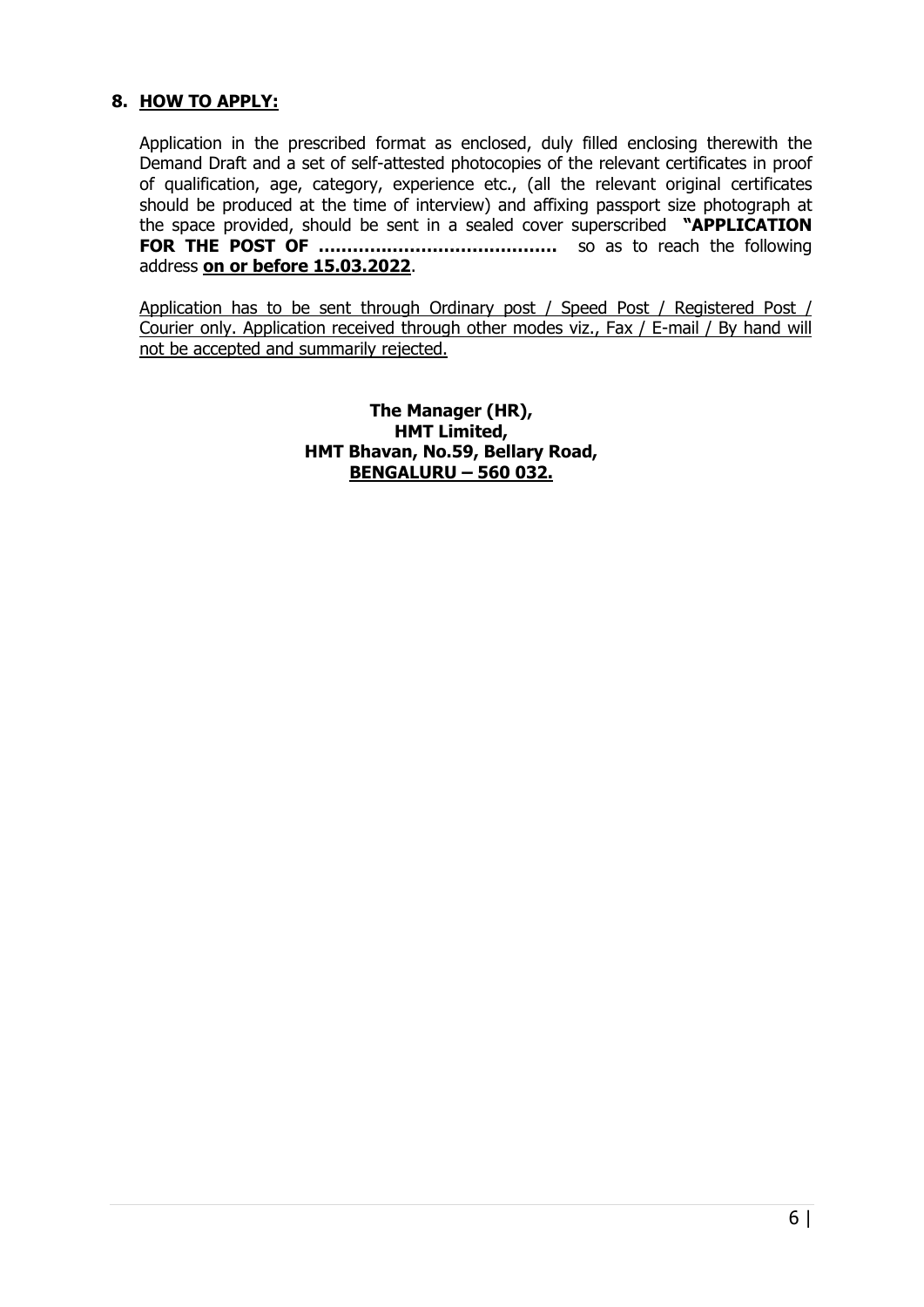## STATEMENT OF DOCUMENTS ENCLOSED TO THE APPLICATION FORMAT

|     | <b>Documents Enclosed</b>                                                                                                                                                                                                                                                    |     |           | Status (tick the<br>relevant column) |  |  |
|-----|------------------------------------------------------------------------------------------------------------------------------------------------------------------------------------------------------------------------------------------------------------------------------|-----|-----------|--------------------------------------|--|--|
|     |                                                                                                                                                                                                                                                                              | Yes | <b>No</b> | <b>NA</b>                            |  |  |
| 1.  | Proof of Date of Birth (only SSLC/SSC/10 <sup>th</sup> Standard Board<br>Marks Card will be admitted as proof of age).                                                                                                                                                       |     |           |                                      |  |  |
| 2.  | Proof of Caste $-$ SC/ST in the prescribed format.                                                                                                                                                                                                                           |     |           |                                      |  |  |
| 3.  | Latest OBC Certificate (Non-creamy layer) in the format as<br>applicable for appointment to posts under Govt. of India to be<br>produced.                                                                                                                                    |     |           |                                      |  |  |
| 4.  | Minority declaration Certificate.                                                                                                                                                                                                                                            |     |           |                                      |  |  |
| 5.  | Ex-Servicemen Certificate.                                                                                                                                                                                                                                                   |     |           |                                      |  |  |
| 6.  | Income and Asset Certificate in the format as applicable for<br>EWS category.                                                                                                                                                                                                |     |           |                                      |  |  |
| 7.  | PWD certificate issued by the Competent Authority (Govt.<br>Hospital or Medical Board attached to Special Employment<br>Exchange for the handicap) as per the "Persons with<br>Disabilities [Equal opportunities, protection of right and full<br>participation] Act, 1995". |     |           |                                      |  |  |
| 8.  | Qualification Certificates (as applicable):                                                                                                                                                                                                                                  |     |           |                                      |  |  |
| 8.1 | SSLC/SSC/10 <sup>th</sup> Standard Board Marks Card.                                                                                                                                                                                                                         |     |           |                                      |  |  |
| 8.2 | ITI Marks Card (Year wise)                                                                                                                                                                                                                                                   |     |           |                                      |  |  |
| 8.3 | <b>ITI Certificate</b>                                                                                                                                                                                                                                                       |     |           |                                      |  |  |
| 8.4 | Inter/Diploma Marks Card (Semester-wise/Year-wise).                                                                                                                                                                                                                          |     |           |                                      |  |  |
| 8.5 | Inter/Diploma Certificate.                                                                                                                                                                                                                                                   |     |           |                                      |  |  |
| 8.6 | Degree Marks Card (Semester-wise/Year-wise).                                                                                                                                                                                                                                 |     |           |                                      |  |  |
| 8.7 | Degree Certificate.                                                                                                                                                                                                                                                          |     |           |                                      |  |  |
| 8.8 | Other Qualifications, if any (Pl. specify).                                                                                                                                                                                                                                  |     |           |                                      |  |  |
| 9.  | Experience Certificate(s).                                                                                                                                                                                                                                                   |     |           |                                      |  |  |
| 10. | Demand Draft for the prescribed amount.                                                                                                                                                                                                                                      |     |           |                                      |  |  |

## Note:

The self-attested copies of the documents/certificates (Sl.No.1 to 9) should be enclosed to this format in the same order.

Candidate to bring one set of photocopies of all marks cards along with original for verification at the time of document verification.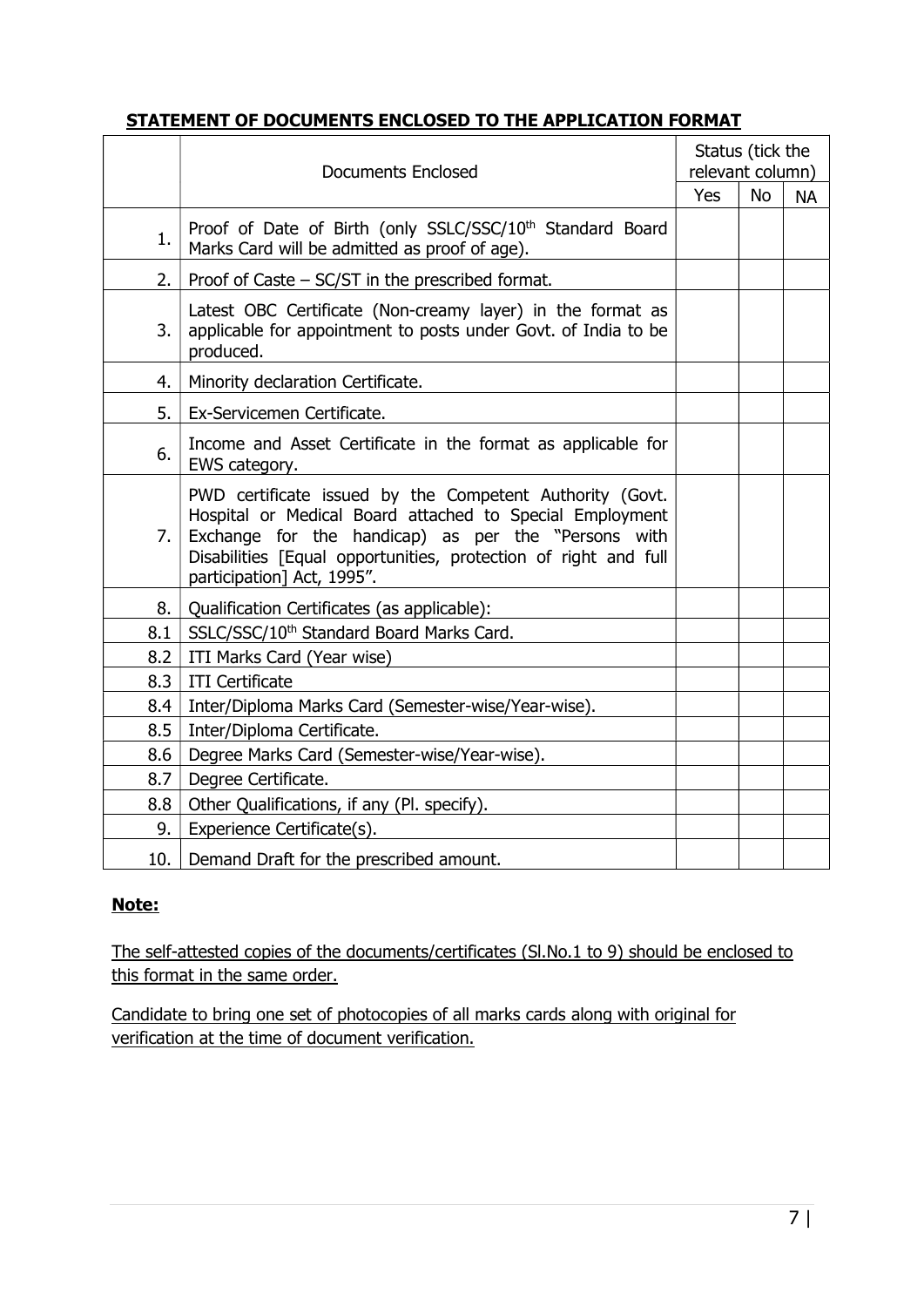Affix Passport size photo

# **<b>&** hmt

#### HMT LIMITED Regd. Off: HMT Bhavan, # 59, Bellary Road, BANGALORE – 560 032.

|                | <b>APPLICATION FOR THE POST OF:</b>                                                          |                  |           |                    |            |                    |    | Advt. Ref. No. & Date:                |            |                         |                         |
|----------------|----------------------------------------------------------------------------------------------|------------------|-----------|--------------------|------------|--------------------|----|---------------------------------------|------------|-------------------------|-------------------------|
| $\mathbf{1}$   | Name Mr./ Ms                                                                                 |                  |           |                    |            |                    |    |                                       |            |                         |                         |
| $\overline{2}$ | S/o, D/o, W/o                                                                                |                  |           |                    |            |                    |    |                                       |            |                         |                         |
| 3              | Address for<br>communication<br>(With PIN Code)                                              |                  |           |                    |            |                    |    |                                       |            |                         |                         |
| 3.1            | Telephone Nos.<br>(with STD code)                                                            |                  | Office    |                    |            |                    |    | Residence.                            |            |                         |                         |
| 3.2            | Mobile No                                                                                    |                  | 1.        |                    |            |                    |    | 2.                                    |            |                         |                         |
| 3.3            | E-mail Id                                                                                    | $\mathbf 1$      |           |                    |            |                    |    |                                       |            |                         |                         |
| $\overline{4}$ | Date of Birth<br>per Matric./<br>SSLC/SSC<br>certificate)                                    | 2<br>(as         |           | DD                 |            | M <sub>M</sub>     | YY | Age (as on<br>date of<br>application) |            | YY                      | MM                      |
| 5              | Caste/Category<br>(Tick appropriate<br>column)                                               |                  | <b>SC</b> | <b>ST</b>          | <b>OBC</b> | <b>GEN</b>         | PH | MINORIT<br>Y                          | <b>EWS</b> |                         |                         |
|                | Qualification (self attested Xerox copies of all marks cards & degree certificates are to be |                  |           |                    |            | enclosed)          |    |                                       |            |                         |                         |
| 6              | Exam passed                                                                                  | Yr of<br>passing |           | Full/ part<br>time |            | Course<br>Duration |    | University/<br>Institution            |            | Aggt. %<br><b>Marks</b> | Speci<br>alisa-<br>tion |
| 6.1            |                                                                                              |                  |           |                    |            |                    |    |                                       |            |                         |                         |
| 6.2            |                                                                                              |                  |           |                    |            |                    |    |                                       |            |                         |                         |
| 6.3            |                                                                                              |                  |           |                    |            |                    |    |                                       |            |                         |                         |
| 6.4            |                                                                                              |                  |           |                    |            |                    |    |                                       |            |                         |                         |
| 6.5            |                                                                                              |                  |           |                    |            |                    |    |                                       |            |                         |                         |
| 6.6            |                                                                                              |                  |           |                    |            |                    |    |                                       |            |                         |                         |